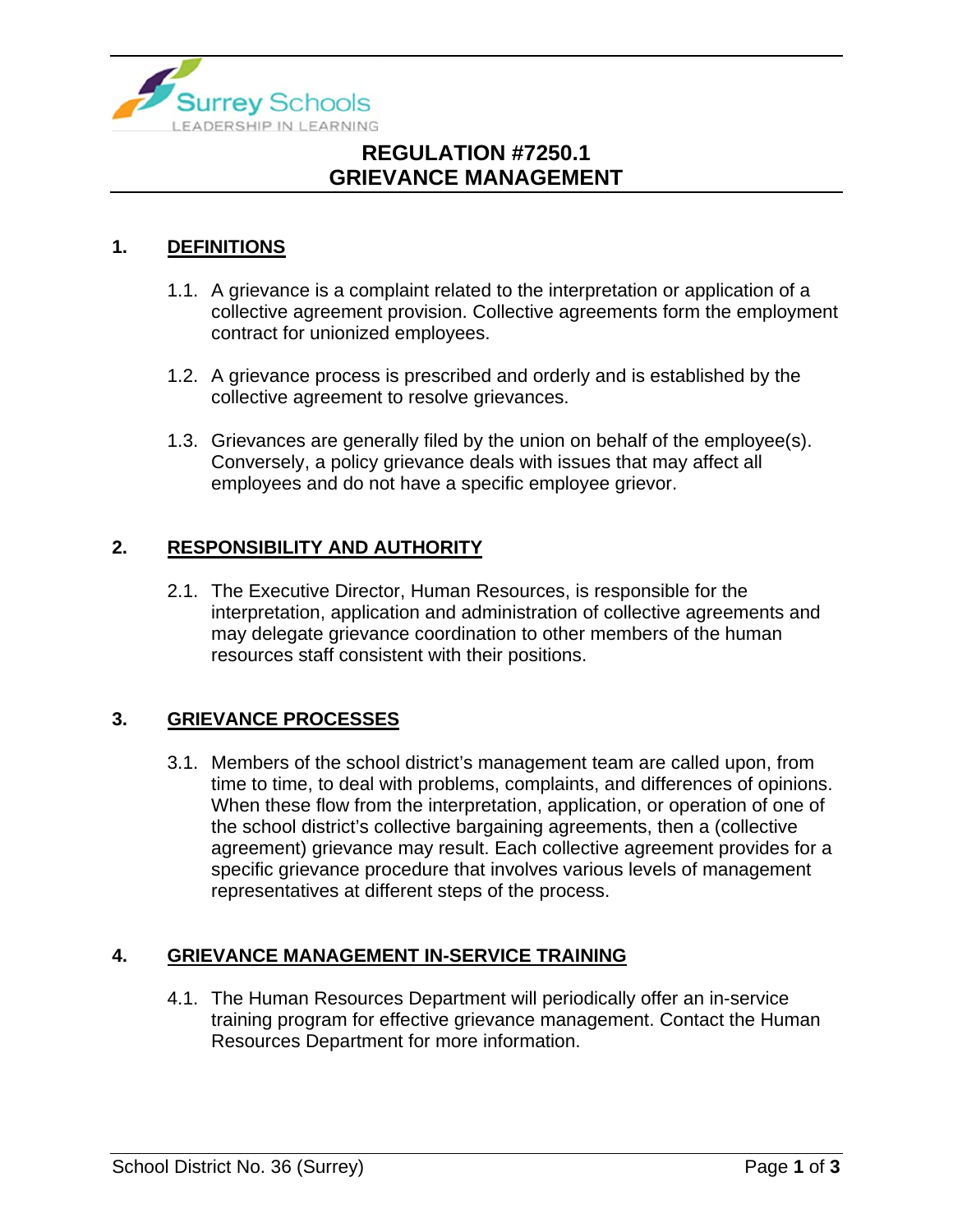

## **REGULATION #7250.1 GRIEVANCE MANAGEMENT**

#### **5. MANAGING GRIEVANCES, PHILOSOPHY & RESPONSIBILITIES**

5.1. It is the desire of School District No. 36 (Surrey) that differences be resolved, where possible, before they become grievances, or failing this, at the lowest possible step of the grievance procedure. Management representatives participating at step 1 or 2 of the grievance procedure, however, are responsible for ensuring that no new contractual undertakings are agreed upon, implicitly or explicitly, by their independent action or inaction when managing a grievance resolution.

This includes resolutions which would change past practices, amend past interpretations of the contract or increase costs or pay beyond that in place prior to the grievance. These are subject to advance consultation and agreement with an appropriate Human Resources manager. The use, by management representatives, of "without prejudice" resolutions where a union representative is involved and agrees to not make reference to such resolutions in any other forum, can be a useful resolution tool.

- 5.2. Grievance meetings should be conducted in a business-like manner. The focus should be on the issue. No representative from either side should engage in disrespectful conduct nor be subjected to intimidating behavior. If such conduct occurs, then the meeting may be adjourned.
- 5.3. Grievances are intended to be a constructive way to address contractual issues. No retaliatory action is to be taken against employees or union representatives because they have grieved or represented other members of the union in the grievance process.

#### **6. THE NEED FOR EFFECTIVE COMMUNICATIONS AND RECORDS**

- 6.1. Effective communications and district-wide consistency are an integral part of the effective management of grievances. To this end, management representatives attending grievance meetings will ensure that notes are taken regarding the meeting such that the discussions are captured at least in a general way and in a manner that can be understood by a third party.
- 6.2. During a grievance meeting, management representatives will allow the employee or union representatives to present their views and ask questions so they fully understand the union's view as to the who, when, where, why, and what specifically happened. There is no need to make a grievance decision at the meeting. The grievance procedure allows time to consult,